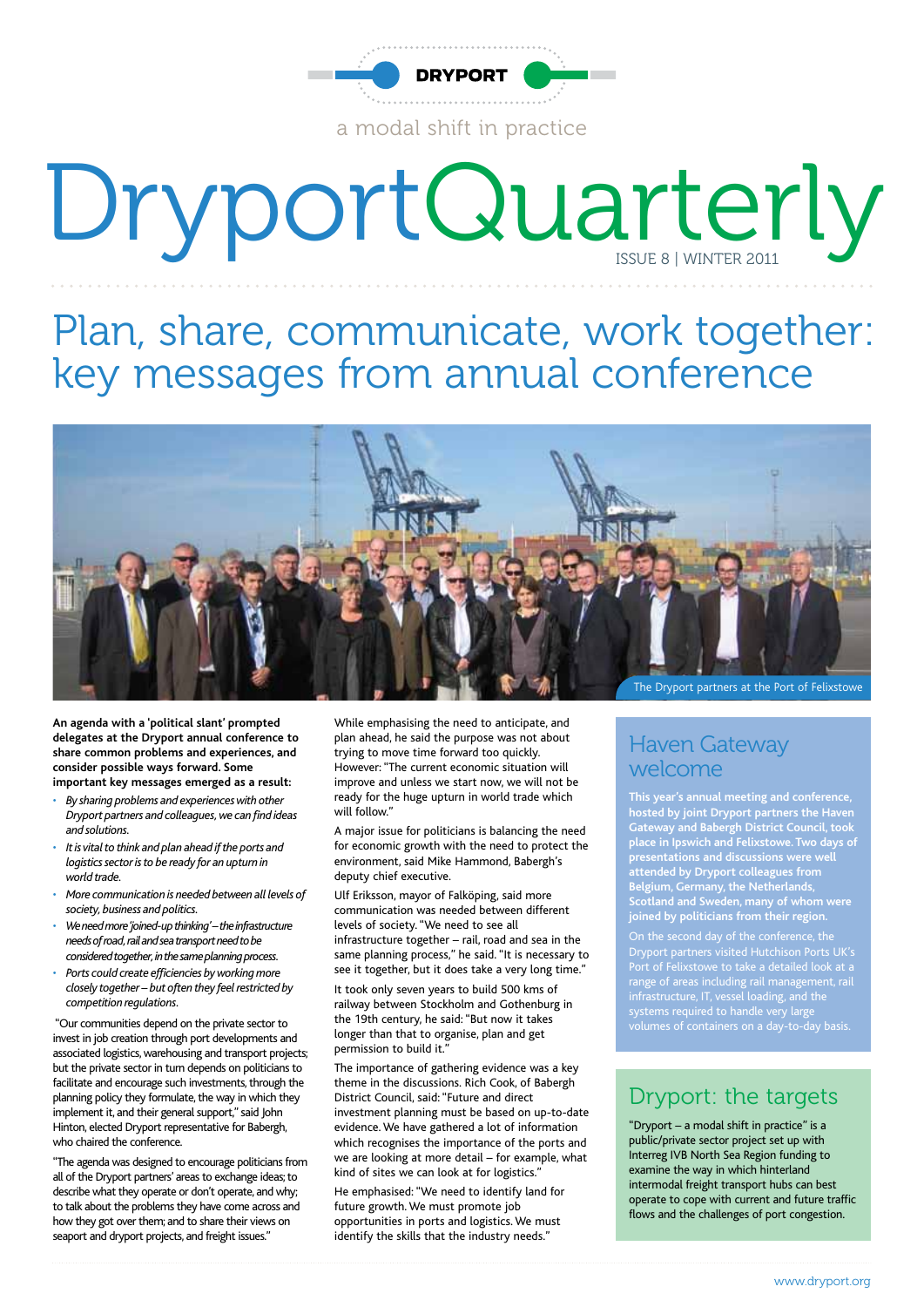#### IAW research considers the common elements

**Four North Sea Region case studies have been considered in an extensive study into 'Governance and Conflict Resolution in Dryport Planning' by Dryport's German partner, the University of Bremen's Institute of Labour and Economy (IAW).**

The initial findings of the study were presented at the Dryport annual meeting by Manuel Kuehn, representing IAW. In their research, the IAW team asked four key questions:

- • What are the regional, economic and political specifics of each case?
- What conditions lead to what kind of dryport?
- • What are the benefits?
- What is the potential?

One point that comes up time and time again at Dryport meetings is the precise definition of a 'dryport' – and that is really because no two dryports are the same. A dryport can offer one, two or many different functions and services, depending on where it is, what is needed, which sea ports it is serving and what transport infrastructure is available.

However, according to IAW's research, there are common vital elements, including:

- • Compatibility with regional structures and business strategies;
- Integration with users' supply chains;
- • A strong, non-state 'facilitator' to manage, promote and pull it all together;
- The need to offer stakeholders a wider, more cost-effective and green choice of options; and
- The need to convince potential users that a dryport can really make a positive difference to their businesses.

If port operators, councils, transport operators and others don't see that a dryport could help them, it simply won't work, said IAW director Dr Günter Warsewa. Also, a dryport's success is dependent on how it is integrated in logistics chains, in regional structures, and in the business strategies of local and regional companies.

"A dryport must lead to a multiplication of options for important stakeholders," said Dr Warsewa.

The IAW research team spoke to port authorities and terminal operators, municipalities, chambers of commerce and other stakeholders in order to gather their feedback.

They concluded that while a public administration or institution can function as a kind of moderator or cooperation manager, sometimes it is better if another facilitator

takes the lead role in pulling a dryport together and making it work. "There must be a core driver but it should not be the state," said Dr Warsewa.



## From trucks to trains: Haven Gateway secures £3m of European funding

**The Haven Gateway has secured nearly £3 million of European funding as part of a £7.5 million project designed to shift about 30,000 containers off the roads and on to rail transport.**

The three-year Low Carbon Freight Dividend project will support more than 300 SMEs (small and medium enterprises) in making important changes in the way they transport freight – with significant environmental benefits.

SMEs in the Haven Gateway subregion will be offered a Low Carbon Freight Dividend of up to 30%, for moving their freight from truck to train, where traditionally they have used only road transport.

#### We hope that at the end of the three-year programme, at least 300 SMEs will have made a step change in the way they do business.

The European Regional Development Fund will contribute £2,998,931 towards the project, which is expected to remove at least 11.7 million kgs of carbon dioxide from the logistics supply chain: 7.3 million kgs in the East of England, and 4.4 million kgs in the rest of the UK. The associated environmental benefits, using UK government calculations, would be nearly £3.5 million.

"We are absolutely delighted at the announcement of the ERDF funding," said Haven Gateway project director Richard Morton. "The carbon reduction achieved through this project will be significant within the East of England and, by taking freight off the roads, the project will deliver direct economic benefits to the region."

A key part of the project will be the Containerised Cargo Carbon Calculator, an online tool developed by the Haven Gateway as a partner within Dryport. The Carbon Calculator (www.ccccalculator.co.uk) offers a user-friendly website where logistics operators can compare and contrast cargo movement methods (road, rail and water) and the carbon emissions for each method, or combination of methods, as they plan their transport to and from the East of England ports. The tool also measures the cost implications of each mode, such as congestion, and puts a financial value against it.

As well as offering the dividend of up to 30%, the Low Carbon Freight Dividend project will feature six 'Optimisation of Freight Movements' workshops, to be held across the East of England. This series of seminars will provide advice, guidance and practical examples of how to reduce carbon emissions in the movement of freight, including areas such as loading techniques, better driving techniques, and fuel efficiency.

In addition, the project will include a Low Carbon Transport Marketing Package for SMEs; enabling SMEs to market their services as carbon friendly and thus attract new customers.

"The whole aim of the project is modal shift, to get containers off the roads and on to rail," said Trevor Carr, representing the Haven Gateway at the Dryport annual conference. "The second thing is behavioural change. We hope that at the end of the three-year programme, at least 300 SMEs will have made a step change in the way they do business; and we hope that at least 80 of those will be exemplars, showing other companies the way forward in the years to come."

The project should lead to a reduction in fuel consumption, improved methods of working and increased opportunities to support the supply chain, a decrease in road congestion and road accidents, and reduced noise pollution, he said.

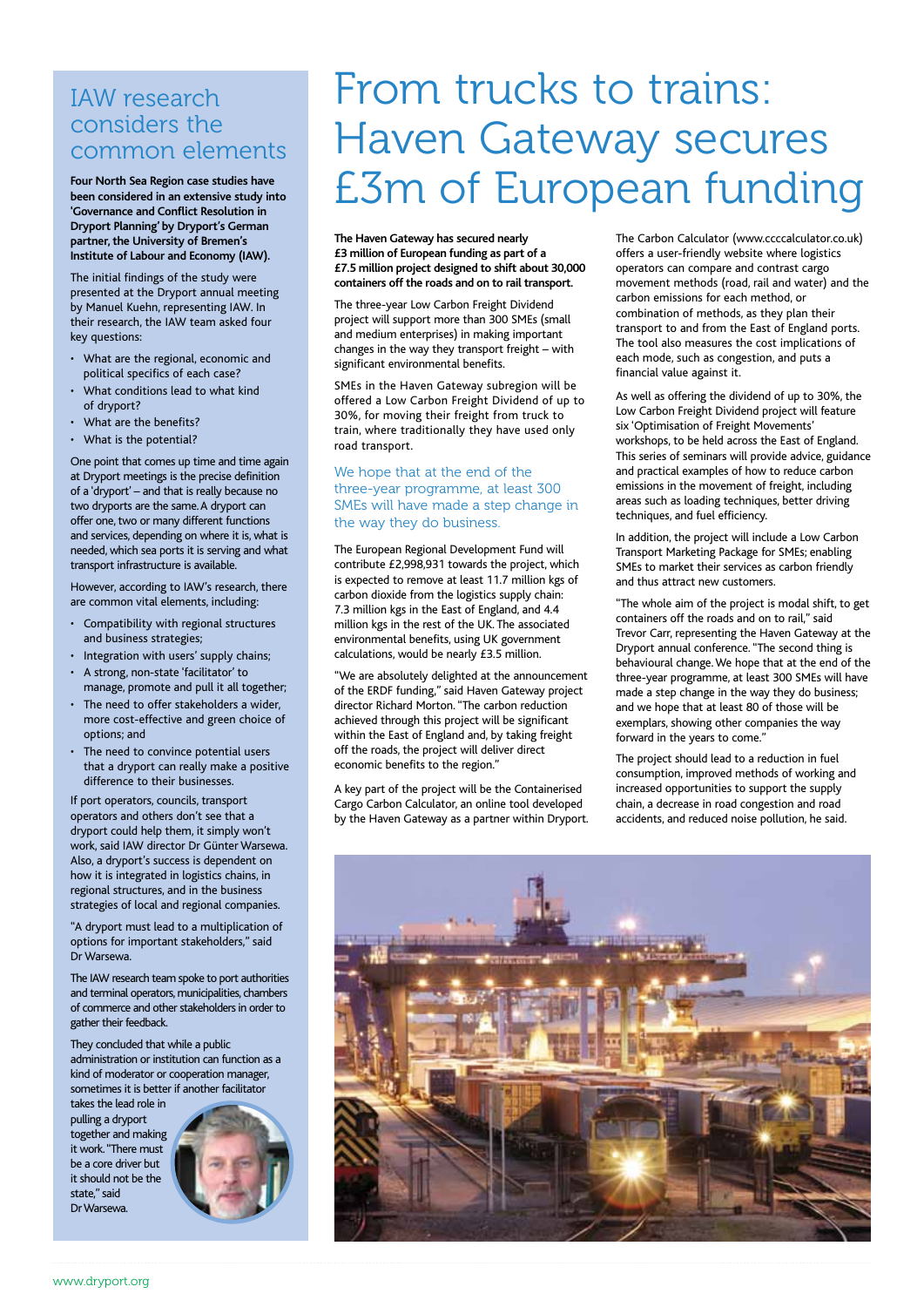## APMT ready to build on Gothenburg RAILPORT system

**The Port of Gothenburg has earned plenty of 'green' points with its well-developed RAILPORT Scandinavia system, which is a central strategy for its further growth.**

Now global port operator APM Terminals, having signed a concession agreement to operate Gothenburg's Skandia Container Terminal for the next 25 years, is gearing up to create further rail capacity and throughput.

Gothenburg is involved in Dryport; the Skaraborg Logistic Center is a flagship development within the Dryport project and the concept was created and developed by the Municipality of Falköping in cooperation with Dryport's lead partner, the Region Västra Götaland, the Swedish Transport Administration and the Port of Gothenburg.

The Swedish port works with a network of about two dozen inland rail terminals, and up to 50% of containers have been heading to and from the port by rail – a remarkable performance when compared to other European container ports.

APMT is to invest over \$115 million in the first five years of operation, 'to make the port more competitive as a northern Europe hub for the Nordic markets'.

Martin Poulsen, APMT's CEO Europe, said: "It is important to note that APM Terminals has an integrated view on ports and hinterland transport. Apart from our 56 ports worldwide, we also

operate 68 inland companies in over 100 different locations around the globe.

"We are investing over \$1 billion in new terminals and expansions worldwide to ensure port and inland infrastructure keeps pace as part of growth strategy. Worldwide, we're working closely with government and business leaders to help them make their port and inland infrastructure into an economic engine using the highest environmental standards."

The Gothenburg deal is subject to approval by the European competition authorities, with the transfer of management and operations planned for the first quarter 2012.

After taking over the Skandia terminal, APMT will build on the port's strengths of an ice-free, strategic location with deep water, super-postpanamax cranes and excellent rail connections,



said Mr Poulsen. "We will add our expertise in world-class operational excellence and safety, improving productivity levels and developing new solutions that attract more business."

APMT strongly believes in the future of container rail transport in Sweden and the Skandia terminal will play a key role in this, he said.

"Today, already, 45% of all containers are transported to/from the terminal by rail and there are 24 daily rail shuttles between the Port of Gothenburg and logistical locations in Sweden and Norway," said Mr Poulsen. "APMT expects that under our management this percentage will increase even further."

APMT plans to invest in a sixth rail track in the container terminal in order to increase capacity, and purchase three rail-mounted gantry cranes – replacing two older ones and adding a third, to boost rail productivity. "These investments will increase the capacity of the terminal's railhead and will ensure it can handle the increase in rail volumes that we anticipate. We also count on the Hamnbanan capacity increase with the new Gota Alv crossing and the doubling of most of the main track.

"And through our inland services business unit, we will, together with our customers, explore further opportunities to serve Swedish and Norwegian inland destinations in the most efficient and environmentally friendly way."

## Taking up the TEN-T challenges

**MAJOR changes and challenges lie ahead for Europe's transport network and transport operators, as outlined in the EU's Transport White Paper published earlier this year (2011). In addition, and tied in with the White Paper, is the EU's proposals for review of the European Trans-European Transport Network (TEN-T) policy.**

TEN-T has formed the policy framework for developing infrastructure across the EU for the two-and-a-half decades. However, the White Paper, 'Roadmap to a Single European Transport Area – towards a competitive and resource efficient transport system', identifies the significant challenges ahead, and the review proposals define a long-term strategy and policy for TEN-T.

Of particular note is that, for the first time, ports and inland ports find an important place in the TEN-T network.

Dimitrios Theologitis, head of unit for ports and inland navigation at DG Move's European Mobility Network Directorate, spoke about the White Paper and TEN-T revisions at the recent GreenPort Congress in Hamburg *(pictured right)*.

He told delegates: "The main change of these [TEN-T] guidelines is the inclusion of ports as entry nodes into the whole European transport network. They talk about connecting major European nodes with maritime networks. There are a number of ports that will be connected in the core network and from this the rest of Europe will be connected."

This presents a great opportunity for ports to develop locally but also as part of a great 'hub and spoke' system, he added.

Linked with this is the issue of air quality and the need for cleaner fuels in shipping. "Already some cities have had problems meeting air quality targets because they are very much characterised by the emissions of the ports themselves."

Many ports already see inland waterways connections as a vital part of their own existence, said Mr Theologitis. "The task of the EC is to create a framework."

The European Federation of Inland Ports (EFIP) has already welcomed the inclusion of inland ports in the TEN-T maps. However, EFIP director Isabelle Ryckbost said: "We have to make sure that being a 'TEN-T inland port' or a 'core TEN-T inland port' is not just a nice title or award. We have to examine to what extent inland ports are really involved and integrated in the governance and implementation of multimodal corridors."

The White Paper outlines ambitions to reduce Europe's dependence on imported oil and cut carbon emissions in transport by 60% by 2050. Key targets include the shift of 30% of road freight over 300 km to other modes by 2030 – and shifting more than 50% by 2050. There should be a fully functional and EU-wide multimodal TEN-T 'core network', the development of which will be supported by a new financial instrument, the Connecting Europe facility. And, finally, by 2050 all seaports should be linked to rail freight and, where possible, inland waterway system.

Mr Theologitis said: "The challenges are even more difficult because maritime traffic will rise in the years to come. In 2008, when we came up with a new document on maritime transport policy for the next ten years, it was apparent that by 2018 maritime traffic would rise by about 50% – which means a tremendous strain on ports.

*Despite the existence of TEN-T since the mid-1980s, the transport infrastructure within the EU is still fragmented, both geographically and between and within transport modes, and there are considerable bottlenecks at key points. The TEN-T review notes that when it comes to Europe's freight terminals, passenger stations,* 

*potential of multimodal transport and its ability to remove infrastructure bottlenecks and to bridge missing links is insufficiently exploited.*

*The purpose of the review is to establish and develop a complete TEN-T, consisting of 'core network' design.*